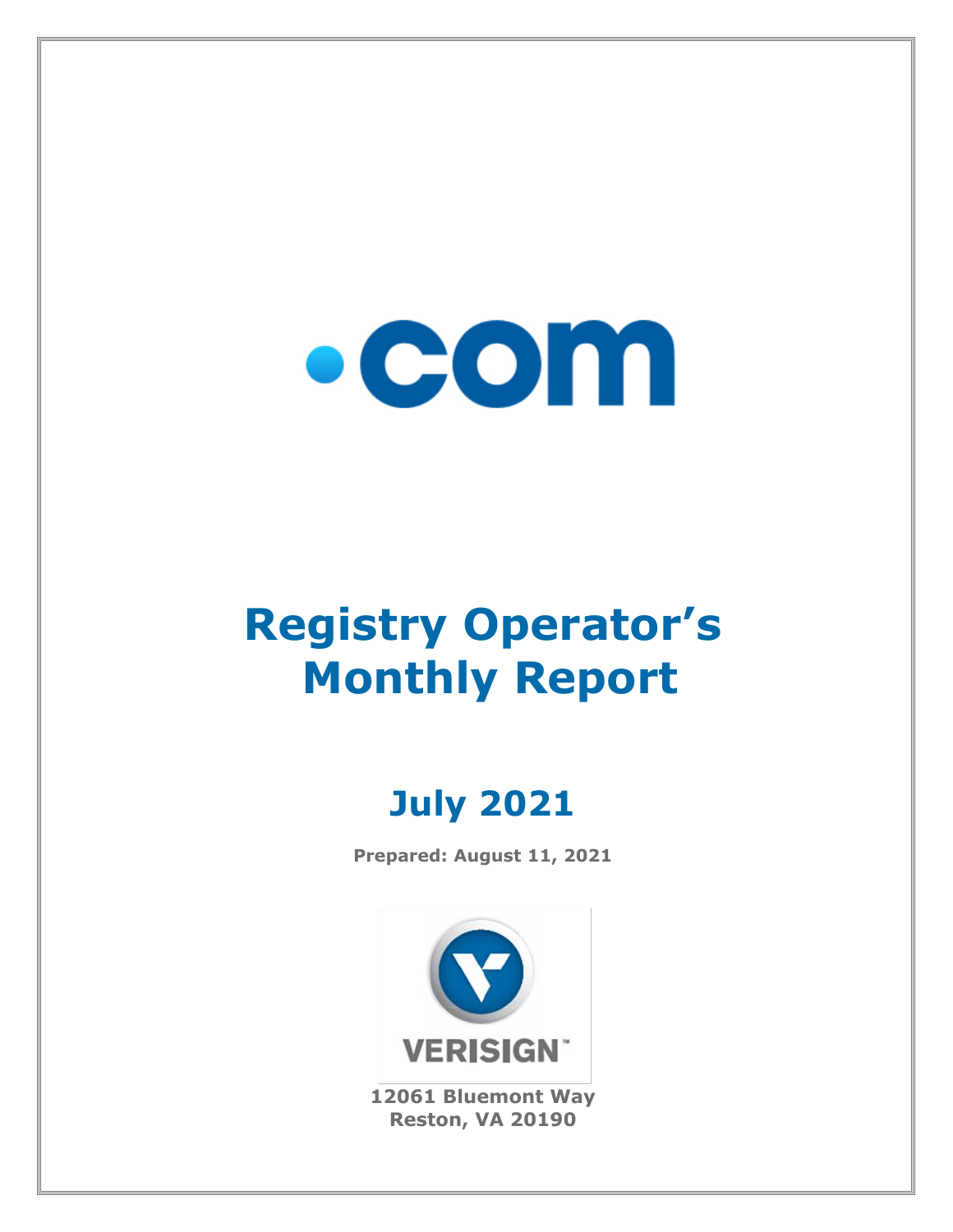As required by the.com Registry Agreement (Section  $3.1(c)(iv)$ ), this report provides an overview of Verisign Registry activity through the end of the reporting month. The information is primarily presented in table and chart format with text explanations as deemed necessary. **The information is provided to satisfy requirements listed in Appendix 4A of the .com Registry Agreement.** In accordance with Appendix 4A, "ICANN will use reasonable commercial efforts to preserve the confidentiality of the information reported until three (3) months after the end of the month to which the reports relate."

Information is organized as follows:

| 1. Service Level Agreement Performance Report (Appendix 4A, Item 1)3 |  |  |  |
|----------------------------------------------------------------------|--|--|--|
|----------------------------------------------------------------------|--|--|--|

- [2. Per-Registrar Transactions Report \(Appendix 4A,](#page-3-0) Item 2)................................4
- [3. Registry Functions Activity Report \(Appendix 4A, Item 3\)................................8](#page-7-0)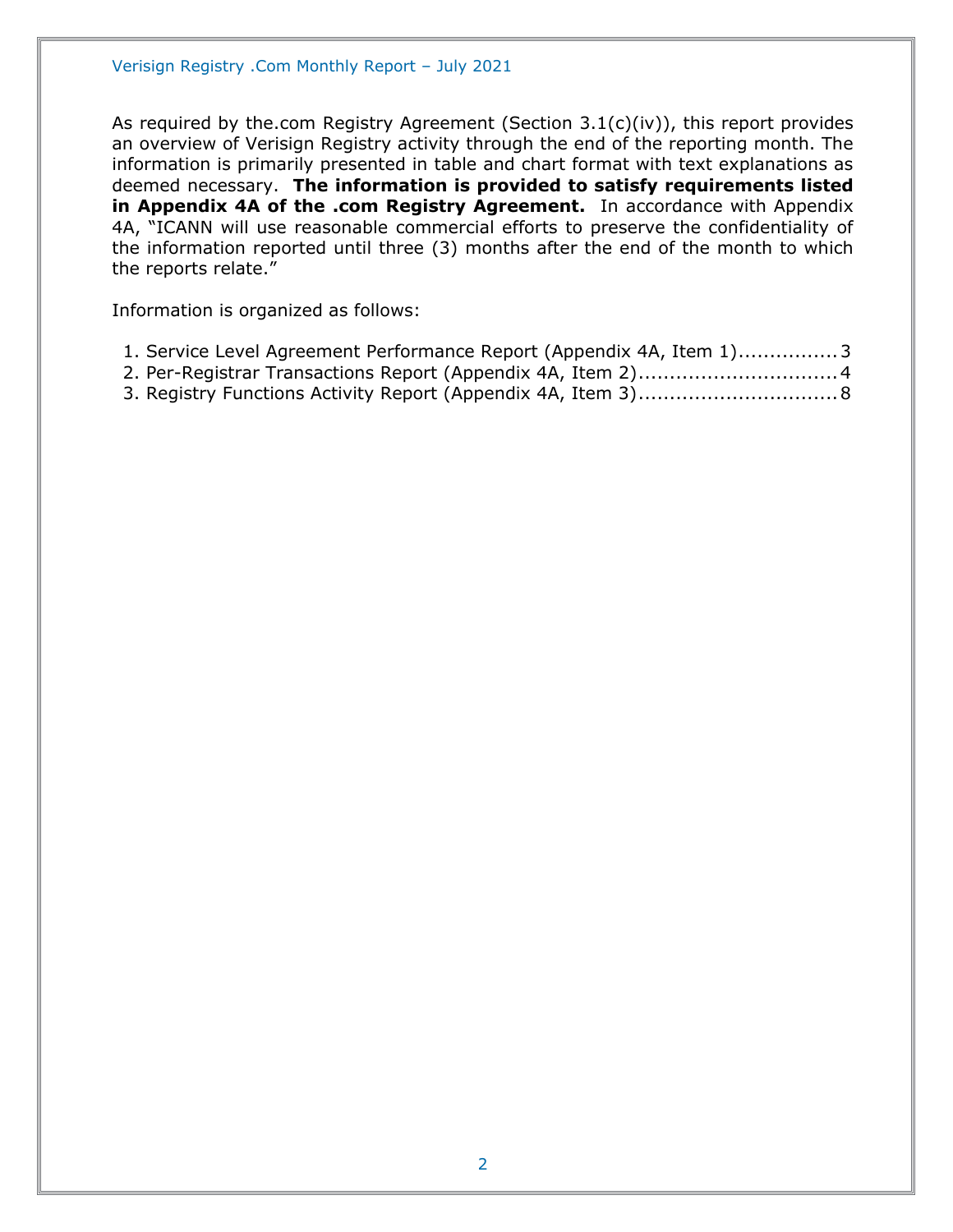#### <span id="page-2-0"></span>**1. Service Level Agreement Performance Report (Appendix 4A, Item 1)**

**Table 1** compares Service Level Agreement (SLA) Requirements with actual performance measures for the reporting month. In accordance with Section 3.1(d)(ii) of the .com Registry Agreement, the performance specifications for the operation of the .com TLD are set forth in in Appendix 7 of the .com Registry Agreement.

#### **Metric .com SLA Requirement Actual Performance Service Availability** SRS 99.99% Year 100% - (0 minutes Unplanned Downtime YTD) 30 Minutes/Month (Unplanned) | 0 minutes (Unplanned) DNS Name Server | 100% / Month | 100% Whois 100% / Month 100% **Planned Outage Duration** SRS – Regular | 45 Minutes / Month | 0 hours 17 minutes SRS - Extended 4 Hours (240 Minutes) / 1 Per Year 0 hours 00 minutes - Last Outage Taken October 2020 SRS - Extended 8 Hours (480 Minutes) / 1 Every 3 Years 0 minutes – None Taken Since June 2005 DNS Name Server  $\begin{array}{ccc} \hline \text{Not} & \text{Allowed} & \text{O} & \text{O} \\ \hline \end{array}$ Whois  $\vert$  Not Allowed  $\vert$  0 minutes **Planned Outage Timeframe** SRS | 0100 – 0900 UTC Sunday 0100 – 0117 UTC Sunday 07/25/2021 DNS Name Server | Not Allowed | Not Applicable Whois  $\vert$  Not Allowed  $\vert$  Not Applicable **Planned Outage Notification** SRS 30 Days General Maintenance | 6/24/2021 90 Days Updates and Upgrades | Not Applicable DNS Name Server | Not Allowed | Not Applicable Whois | Not Allowed | Not Applicable **Processing Time** Check Domain Average 25 milliseconds for 95% 0.54 milliseconds Add / Create Domain Average 1.1 50 milliseconds for 95% 1.1 0.78 milliseconds Delete Domain Average 100 milliseconds for 95% 13.39 milliseconds Modify / Update Domain Average 100 milliseconds for 95% 12.19 milliseconds Whois Ouery **1** 5 milliseconds for 95% 1 0.95 milliseconds

#### **Table 1 – .com Service Level Agreement Performance**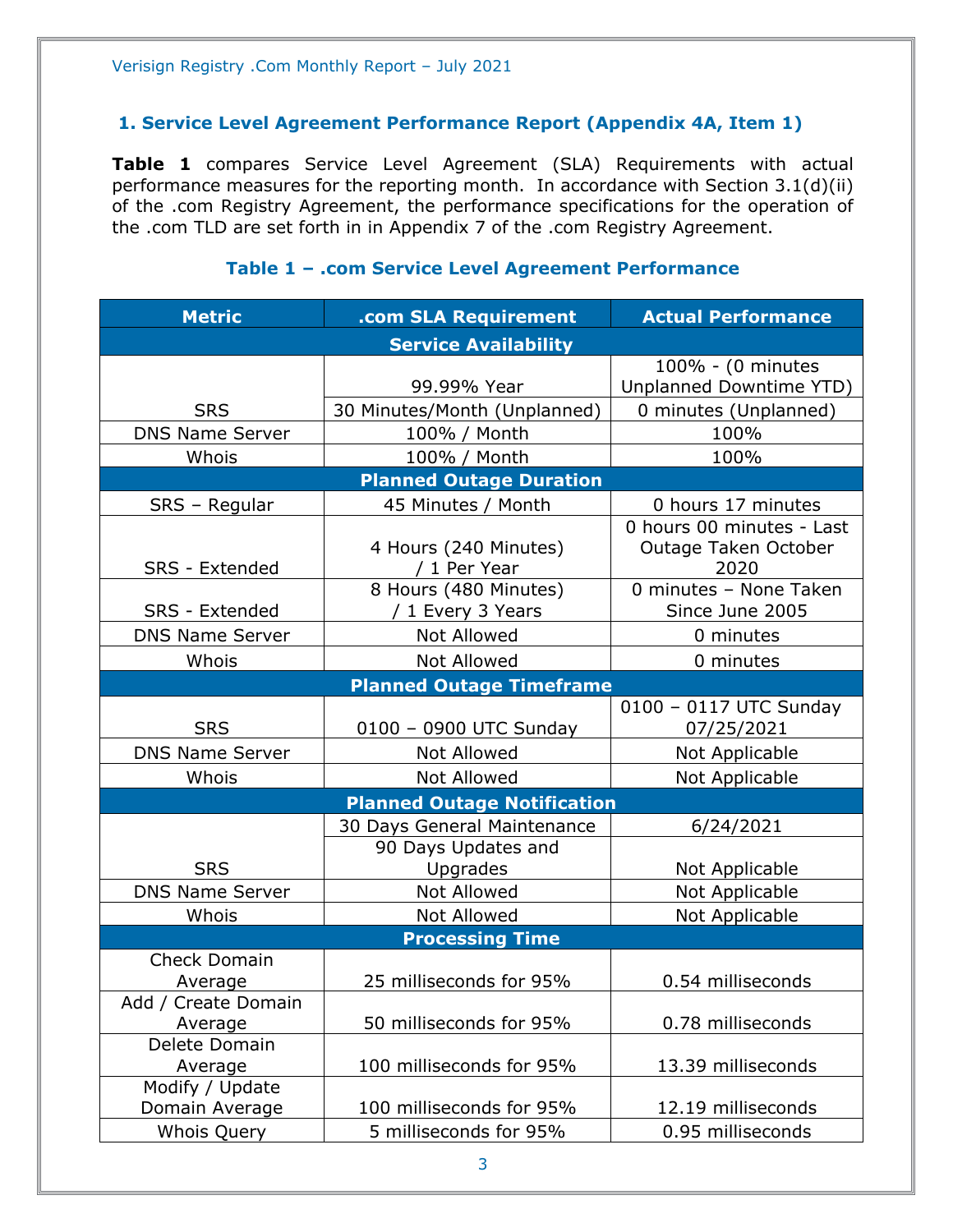| <b>Metric</b>           | .com SLA Requirement     | <b>Actual Performance</b> |  |
|-------------------------|--------------------------|---------------------------|--|
| <b>DNS Name Server</b>  |                          |                           |  |
| Resolution              | 100 milliseconds for 95% | 1.13 milliseconds         |  |
| <b>Update Frequency</b> |                          |                           |  |
| <b>DNS Name Server</b>  | 3 Minutes for 95%        | 16.54 seconds             |  |
| Whois                   | 3 Minutes for 95%        | 16.51 seconds             |  |

### <span id="page-3-0"></span>**2. Per-Registrar Transactions Report (Appendix 4A, Item 2)**

The table below defines the fields that are included in the .COM Per-Registrar Transactions Report, which is provided in accordance with Appendix 4A.

| Field # | <b>Field Name</b> | <b>Description</b>                                                                                                                                                                                                                                                                                                            |
|---------|-------------------|-------------------------------------------------------------------------------------------------------------------------------------------------------------------------------------------------------------------------------------------------------------------------------------------------------------------------------|
| 01      | registrar-name    | Registrar's full corporate name as registered with<br><b>IANA</b>                                                                                                                                                                                                                                                             |
| 02      | iana-id           | For cases where the registry operator acts as<br>registrar (i.e., without the use of an ICANN<br>accredited registrar) either 9998 or 9999 should<br>be used depending on registration type, otherwise<br>the sponsoring Registrar IANA id should be used<br>as specified in<br>http://www.iana.org/assignments/registrar-ids |
| 03      | total-domains     | total domains under sponsorship in any EPP<br>status but pendingCreate that have not been<br>purged                                                                                                                                                                                                                           |
| 04      | total-nameservers | total name servers (either host objects or name<br>server hosts as domain name attributes)<br>associated with domain names registered for the<br>TLD in any EPP status but pendingCreate that<br>have not been purged                                                                                                         |
| 05      | net-adds-1-yr     | number of domains successfully registered (i.e.,<br>not in EPP pendingCreate status) with an initial<br>term of one (1) year (and not deleted within the<br>add grace period). A transaction must be<br>reported in the month the add grace period ends.                                                                      |
| 06      | net-adds-2-yr     | number of domains successfully registered (i.e.,<br>not in EPP pendingCreate status) with an initial<br>term of two (2) years (and not deleted within the<br>add grace period). A transaction must be<br>reported in the month the add grace period ends.                                                                     |
| 07      | net-adds-3-yr     | number of domains successfully registered (i.e.,<br>not in EPP pendingCreate status) with an initial<br>term of three (3) years (and not deleted within<br>the add grace period). A transaction must be<br>reported in the month the add grace period ends.                                                                   |
| 08      | net-adds-4-yr     | number of domains successfully registered (i.e.,<br>not in EPP pendingCreate status) with an initial                                                                                                                                                                                                                          |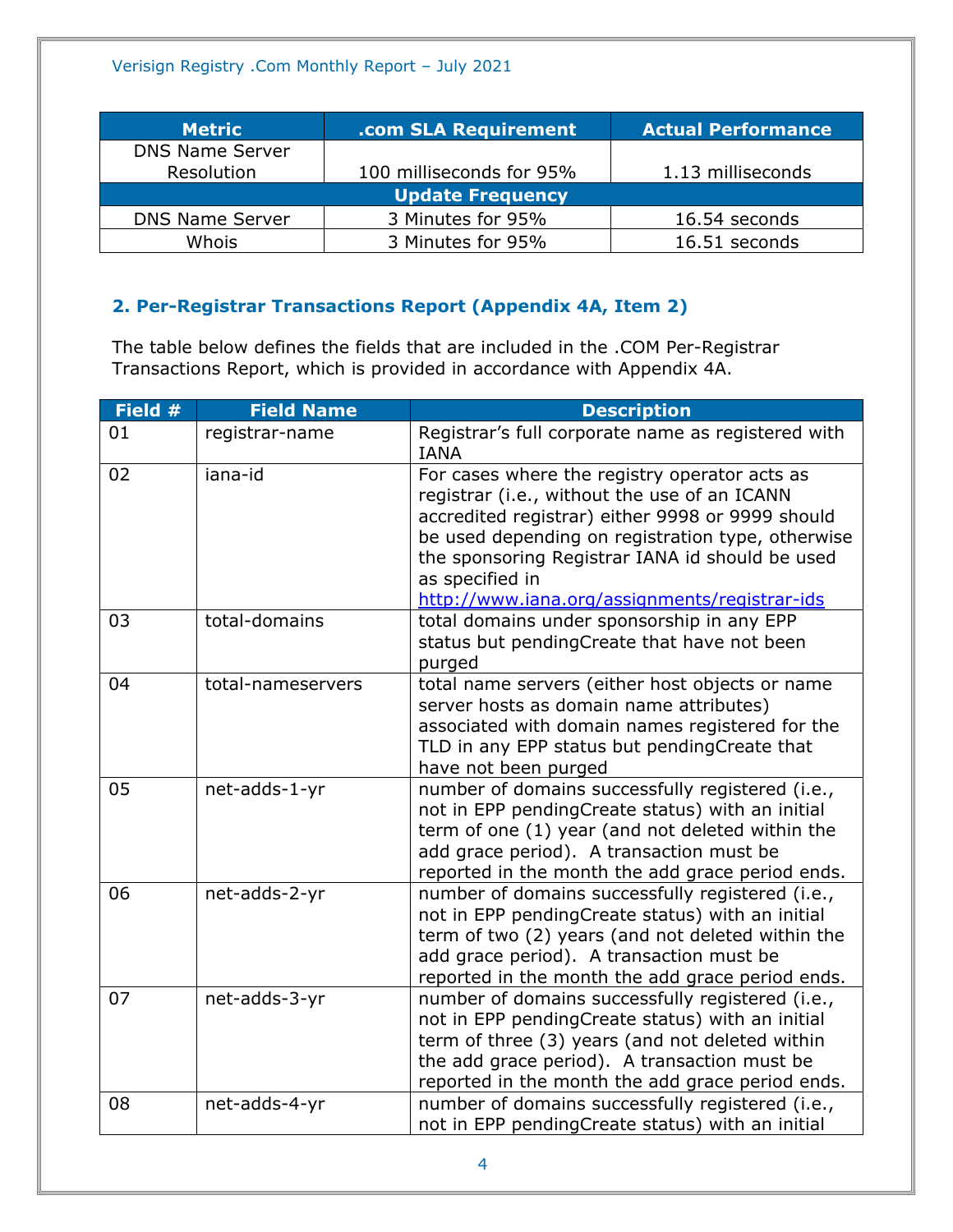| Field # | <b>Field Name</b> | <b>Description</b>                                 |
|---------|-------------------|----------------------------------------------------|
|         |                   | term of four (4) years (and not deleted within the |
|         |                   | add grace period). A transaction must be           |
|         |                   | reported in the month the add grace period ends.   |
| 09      | net-adds-5-yr     | number of domains successfully registered (i.e.,   |
|         |                   | not in EPP pendingCreate status) with an initial   |
|         |                   | term of five (5) years (and not deleted within the |
|         |                   | add grace period). A transaction must be           |
|         |                   | reported in the month the add grace period ends.   |
| 10      | net-adds-6-yr     | number of domains successfully registered (i.e.,   |
|         |                   | not in EPP pendingCreate status) with an initial   |
|         |                   | term of six (6) years (and not deleted within the  |
|         |                   | add grace period). A transaction must be           |
|         |                   | reported in the month the add grace period ends.   |
| 11      | net-adds-7-yr     | number of domains successfully registered (i.e.,   |
|         |                   | not in EPP pendingCreate status) with an initial   |
|         |                   | term of seven (7) years (and not deleted within    |
|         |                   | the add grace period). A transaction must be       |
|         |                   | reported in the month the add grace period ends.   |
| 12      | net-adds-8-yr     | number of domains successfully registered (i.e.,   |
|         |                   | not in EPP pendingCreate status) with an initial   |
|         |                   | term of eight (8) years (and not deleted within    |
|         |                   | the add grace period). A transaction must be       |
|         |                   | reported in the month the add grace period ends.   |
| 13      | net-adds-9-yr     | number of domains successfully registered (i.e.,   |
|         |                   | not in EPP pendingCreate status) with an initial   |
|         |                   | term of nine (9) years (and not deleted within the |
|         |                   | add grace period). A transaction must be           |
|         |                   | reported in the month the add grace period ends.   |
| 14      | net-adds-10-yr    | number of domains successfully registered (i.e.,   |
|         |                   | not in EPP pendingCreate status) with an initial   |
|         |                   | term of ten (10) years (and not deleted within the |
|         |                   | add grace period). A transaction must be           |
|         |                   | reported in the month the add grace period ends.   |
| 15      | net-renews-1-yr   | number of domains successfully renewed (i.e.,      |
|         |                   | not in EPP pendingRenew status) either             |
|         |                   | automatically or by command with a new renewal     |
|         |                   | period of one (1) year (and not deleted within the |
|         |                   | renew or auto-renew grace period). A transaction   |
|         |                   | must be reported in the month the renew or auto-   |
|         |                   | renew grace period ends.                           |
| 16      | net-renews-2-yr   | number of domains successfully renewed (i.e.,      |
|         |                   | not in EPP pending Renew status) either            |
|         |                   | automatically or by command with a renewal         |
|         |                   | period of two (2) years (and not deleted within    |
|         |                   | the renew or auto-renew grace period). A           |
|         |                   | transaction must be reported in the month the      |
|         |                   | renew or auto-renew grace period ends.             |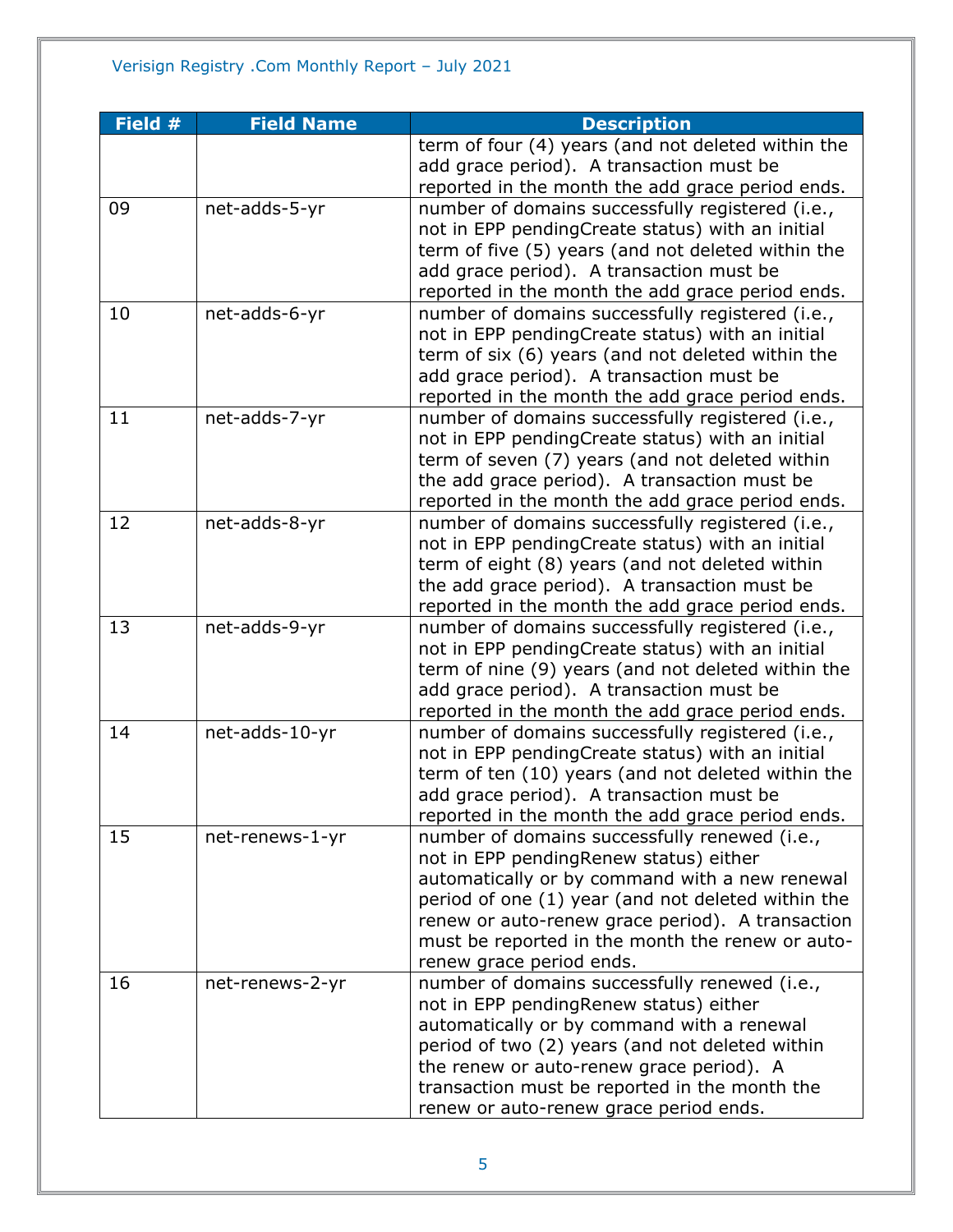| Field # | <b>Field Name</b> | <b>Description</b>                                                                                  |
|---------|-------------------|-----------------------------------------------------------------------------------------------------|
| 17      | net-renews-3-yr   | number of domains successfully renewed (i.e.,                                                       |
|         |                   | not in EPP pendingRenew status) either                                                              |
|         |                   | automatically or by command with a new renewal                                                      |
|         |                   | period of three (3) years (and not deleted within                                                   |
|         |                   | the renew or auto-renew grace period). A                                                            |
|         |                   | transaction must be reported in the month the                                                       |
|         |                   | renew or auto-renew grace period ends.                                                              |
| 18      | net-renews-4-yr   | number of domains successfully renewed (i.e.,                                                       |
|         |                   | not in EPP pendingRenew status) either                                                              |
|         |                   | automatically or by command with a new renewal                                                      |
|         |                   | period of four (4) years (and not deleted within                                                    |
|         |                   | the renew or auto-renew grace period). A                                                            |
|         |                   | transaction must be reported in the month the                                                       |
|         |                   | renew or auto-renew grace period ends.                                                              |
| 19      | net-renews-5-yr   | number of domains successfully renewed (i.e.,                                                       |
|         |                   | not in EPP pendingRenew status) either                                                              |
|         |                   | automatically or by command with a new renewal                                                      |
|         |                   | period of five (5) years (and not deleted within                                                    |
|         |                   | the renew or auto-renew grace period). A                                                            |
|         |                   | transaction must be reported in the month the                                                       |
|         |                   | renew or auto-renew grace period ends.                                                              |
| 20      | net-renews-6-yr   | number of domains successfully renewed (i.e.,                                                       |
|         |                   | not in EPP pendingRenew status) either                                                              |
|         |                   | automatically or by command with a new renewal                                                      |
|         |                   | period of six (6) years (and not deleted within the                                                 |
|         |                   | renew or auto-renew grace period). A transaction                                                    |
|         |                   | must be reported in the month the renew or auto-                                                    |
|         |                   | renew grace period ends.                                                                            |
| 21      | net-renews-7-yr   | number of domains successfully renewed (i.e.,                                                       |
|         |                   | not in EPP pendingRenew status) either                                                              |
|         |                   | automatically or by command with a new renewal                                                      |
|         |                   | period of seven (7) years (and not deleted within                                                   |
|         |                   | the renew or auto-renew grace period). A                                                            |
|         |                   | transaction must be reported in the month the                                                       |
|         |                   | renew or auto-renew grace period ends.                                                              |
| 22      | net-renews-8-yr   | number of domains successfully renewed (i.e.,                                                       |
|         |                   | not in EPP pendingRenew status) either                                                              |
|         |                   | automatically or by command with a new renewal<br>period of eight (8) years (and not deleted within |
|         |                   | the renew or auto-renew grace period). A                                                            |
|         |                   | transaction must be reported in the month the                                                       |
|         |                   | renew or auto-renew grace period ends.                                                              |
| 23      | net-renews-9-yr   | number of domains successfully renewed (i.e.,                                                       |
|         |                   | not in EPP pendingRenew status) either                                                              |
|         |                   | automatically or by command with a new renewal                                                      |
|         |                   | period of nine (9) years (and not deleted within                                                    |
|         |                   |                                                                                                     |
|         |                   | the renew or auto-renew grace period). A                                                            |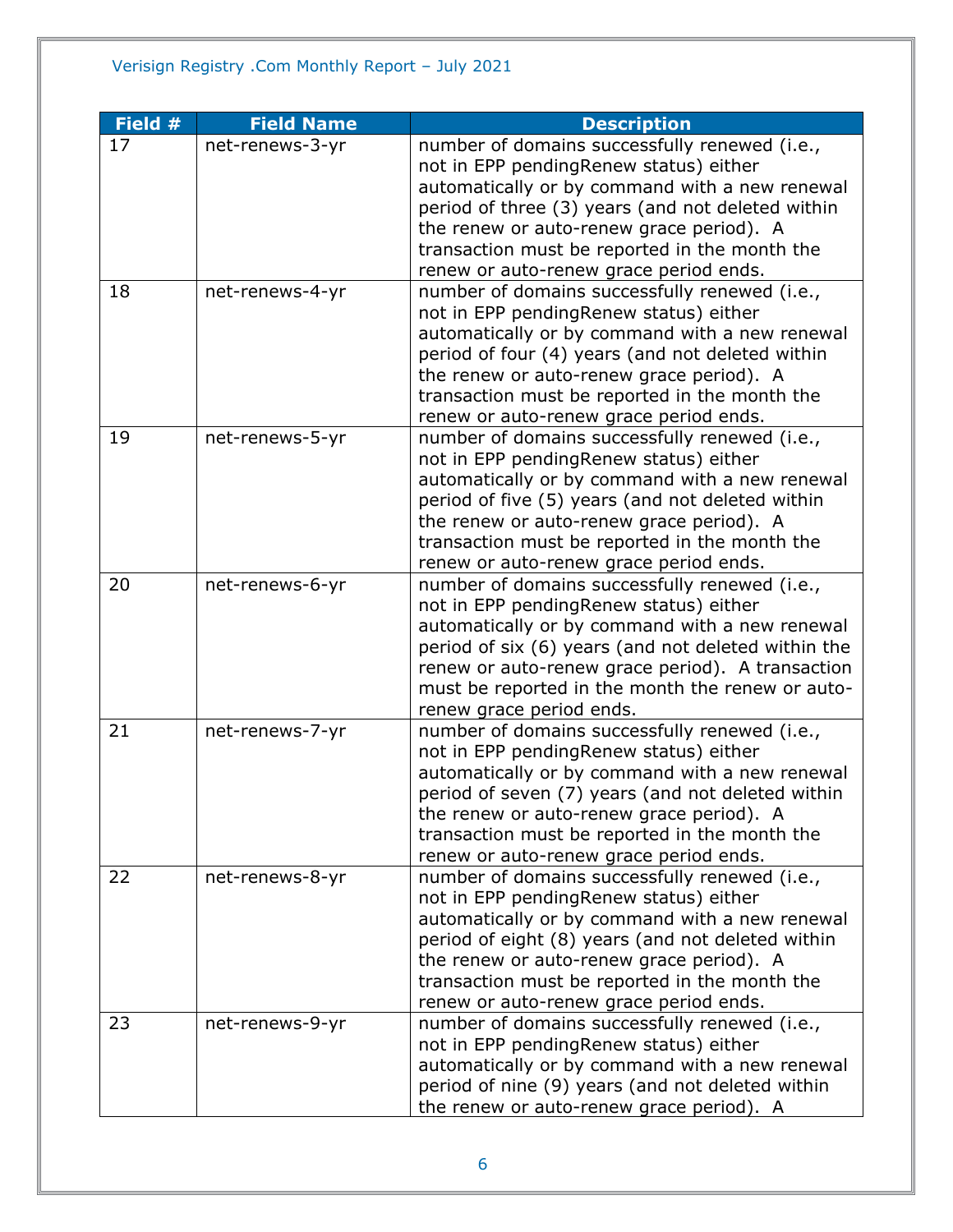| <b>Field Name</b> | <b>Description</b>                                                                                                                             |
|-------------------|------------------------------------------------------------------------------------------------------------------------------------------------|
|                   | transaction must be reported in the month the                                                                                                  |
|                   | renew or auto-renew grace period ends.                                                                                                         |
| net-renews-10-yr  | number of domains successfully renewed (i.e.,                                                                                                  |
|                   | not in EPP pendingRenew status) either                                                                                                         |
|                   | automatically or by command with a new renewal                                                                                                 |
|                   | period of ten (10) years (and not deleted within                                                                                               |
|                   | the renew or auto-renew grace period). A                                                                                                       |
|                   | transaction must be reported in the month the                                                                                                  |
|                   | renew or auto-renew grace period ends.                                                                                                         |
| transfer-gaining- | number of domain transfers initiated by this                                                                                                   |
| successful        | registrar that were successfully completed (either                                                                                             |
|                   | explicitly or automatically approved) and not                                                                                                  |
|                   | deleted within the transfer grace period. A                                                                                                    |
|                   | transaction must be reported in the month the                                                                                                  |
|                   | transfer grace period ends.                                                                                                                    |
| transfer-gaining- | number of domain transfers initiated by this                                                                                                   |
| nacked            | registrar that were rejected (e.g., EPP transfer                                                                                               |
|                   | op="reject") by the other registrar                                                                                                            |
|                   | number of domain transfers initiated by another                                                                                                |
| successful        | registrar that were successfully completed (either                                                                                             |
|                   | explicitly or automatically approved)                                                                                                          |
|                   | number of domain transfers initiated by another                                                                                                |
|                   | registrar that this registrar rejected (e.g., EPP                                                                                              |
|                   | transfer op="reject")                                                                                                                          |
|                   | number of transfer disputes in which this registrar                                                                                            |
|                   | prevailed (reported in the month where the                                                                                                     |
|                   | determination happened)                                                                                                                        |
|                   | number of transfer disputes this registrar lost                                                                                                |
|                   | (reported in the month where the determination                                                                                                 |
|                   | happened)                                                                                                                                      |
|                   | number of transfer disputes involving this                                                                                                     |
| nodecision        | registrar with a split or no decision (reported in                                                                                             |
|                   | the month where the determination happened)                                                                                                    |
| deleted-domains-  | domains deleted within the add grace period                                                                                                    |
|                   | (does not include names deleted while in EPP                                                                                                   |
|                   | pendingCreate status). A deletion must be                                                                                                      |
|                   | reported in the month the name is purged.                                                                                                      |
| deleted-domains-  | domains deleted outside the add grace period                                                                                                   |
| nograce           | (does not include names deleted while in EPP                                                                                                   |
|                   | pendingCreate status). A deletion must be                                                                                                      |
|                   | reported in the month the name is purged.                                                                                                      |
| restored-domains  | domain names restored during reporting period                                                                                                  |
| restored-noreport | total number of restored names for which a                                                                                                     |
|                   | restore report is required by the registry, but the                                                                                            |
|                   | registrar failed to submit it                                                                                                                  |
|                   | total number of AGP (add grace period)                                                                                                         |
| requests          | exemption requests                                                                                                                             |
|                   | transfer-losing-<br>transfer-losing-nacked<br>transfer-disputed-won<br>transfer-disputed-lost<br>transfer-disputed-<br>grace<br>agp-exemption- |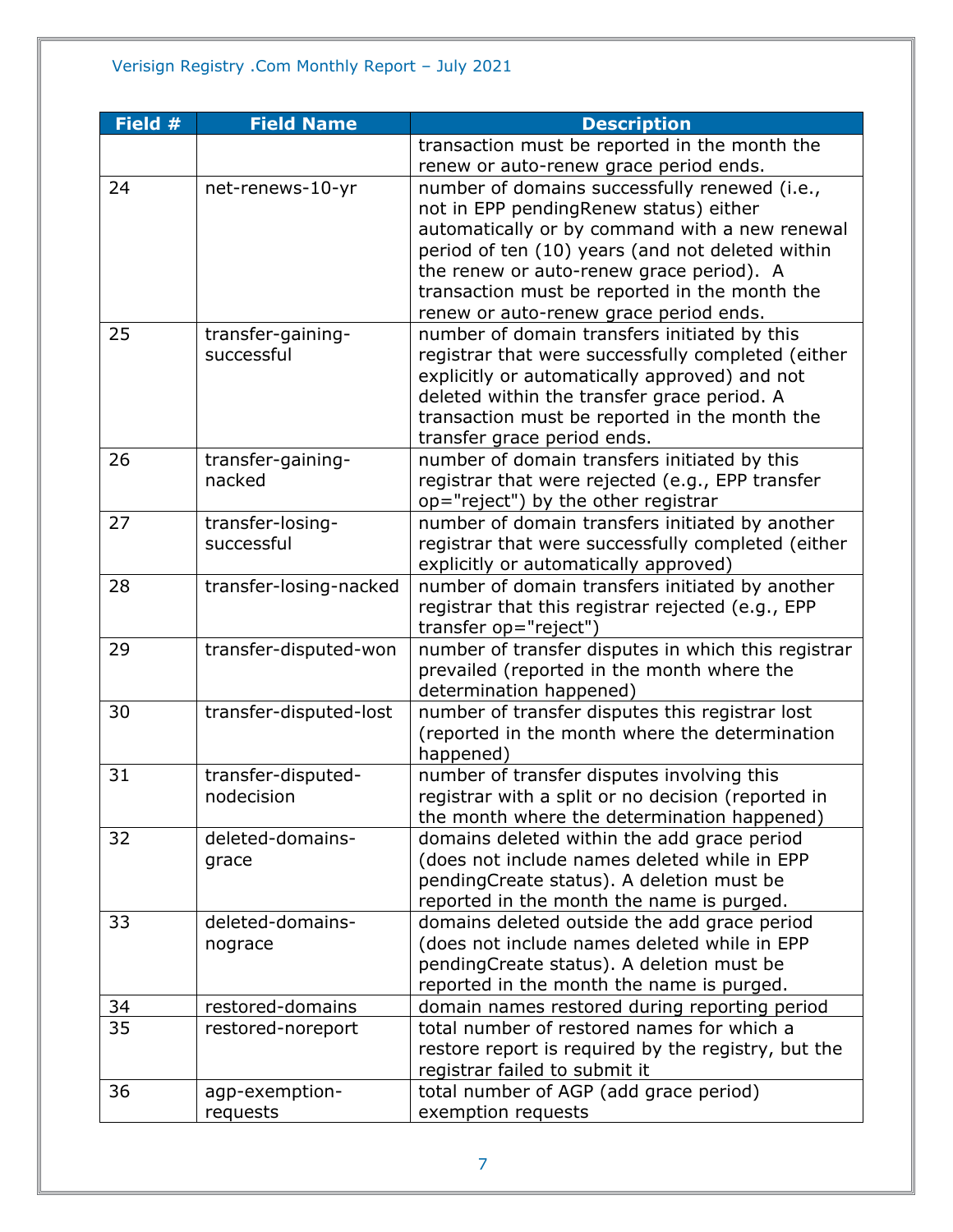| Field # | <b>Field Name</b> | <b>Description</b>                                |
|---------|-------------------|---------------------------------------------------|
| 37      | agp-exemptions-   | total number of AGP (add grace period)            |
|         | granted           | exemption requests granted                        |
| 38      | agp-exempted-     | total number of names affected by granted AGP     |
|         | domains           | (add grace period) exemption requests             |
| 39      | attempted-adds    | number of attempted (both successful and failed)  |
|         |                   | domain name create commands                       |
| 40      | consolidate-      | total number of days added to the expiration date |
|         | transaction-days  | of all domain names via consolidate/sync          |
|         |                   | transactions. The number of days of a             |
|         |                   | consolidate/sync transaction must be reported     |
|         |                   | here in the month the transaction took place.     |
| 41      | consolidate-      | total number of consolidate/sync transactions. A  |
|         | transactions      | transaction must be reported in the month the     |
|         |                   | transaction took place.                           |

### <span id="page-7-0"></span>**3. Registry Functions Activity Report (Appendix 4A, Item 3)**

The table below defines the fields that are included in the .COM Registry Functions Activity Report, which is provided in accordance with Appendix 4A.

| Field # | <b>Field Name</b>             | <b>Description</b>                                                                                                                                                                                                                                                         |
|---------|-------------------------------|----------------------------------------------------------------------------------------------------------------------------------------------------------------------------------------------------------------------------------------------------------------------------|
| 01      | operational-registrars        | number of operational registrars at the end of the<br>reporting period                                                                                                                                                                                                     |
| 02      | zfa-passwords                 | number of active zone file access passwords at<br>the end of the reporting period; "CZDS" may be<br>used instead of the number of active zone file<br>access passwords, if the Centralized Zone Data<br>Service (CZDS) is used to provide the zone file to<br>the end user |
| 03      | whois-43-queries              | number of WHOIS (port-43) queries responded<br>during the reporting period                                                                                                                                                                                                 |
| 04      | web-whois-queries             | number of Web-based Whois queries responded<br>during the reporting period, not including<br>searchable Whois                                                                                                                                                              |
| 05      | searchable-whois-<br>queries  | number of searchable Whois queries responded<br>during the reporting period, if offered                                                                                                                                                                                    |
| 06      | dns-udp-queries-<br>received  | number of DNS queries received over UDP<br>transport during the reporting period                                                                                                                                                                                           |
| 07      | dns-udp-queries-<br>responded | number of DNS queries received over UDP<br>transport that were responded during the<br>reporting period                                                                                                                                                                    |
| 08      | dns-tcp-queries-<br>received  | number of DNS queries received over TCP<br>transport during the reporting period                                                                                                                                                                                           |
| 09      | dns-tcp-queries-<br>responded | number of DNS queries received over TCP<br>transport that were responded during the<br>reporting period                                                                                                                                                                    |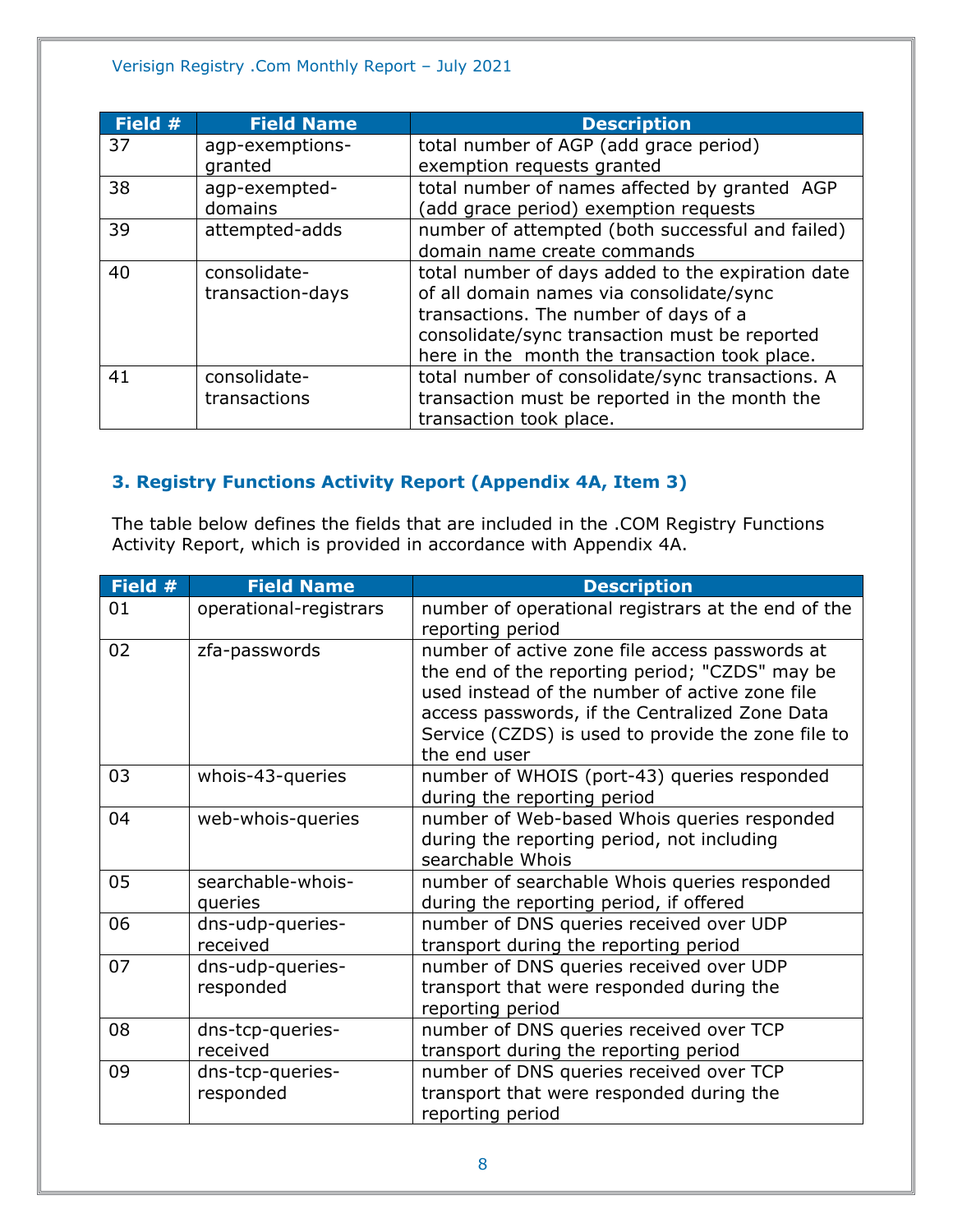| Field # | <b>Field Name</b>       | <b>Description</b>                               |
|---------|-------------------------|--------------------------------------------------|
| 10      | srs-dom-check           | number of SRS (EPP and any other interface)      |
|         |                         | domain name "check" requests responded during    |
|         |                         | the reporting period                             |
| 11      | srs-dom-create          | number of SRS (EPP and any other interface)      |
|         |                         | domain name "create" requests responded during   |
|         |                         | the reporting period                             |
| 12      | srs-dom-delete          | number of SRS (EPP and any other interface)      |
|         |                         | domain name "delete" requests responded during   |
|         |                         | the reporting period                             |
| 13      | srs-dom-info            | number of SRS (EPP and any other interface)      |
|         |                         | domain name "info" requests responded during     |
|         |                         | the reporting period                             |
| 14      | srs-dom-renew           | number of SRS (EPP and any other interface)      |
|         |                         | domain name "renew" requests responded during    |
|         |                         | the reporting period                             |
| 15      | srs-dom-rgp-restore-    | number of SRS (EPP and any other interface)      |
|         | report                  | domain name RGP "restore" requests delivering a  |
|         |                         | restore report responded during the reporting    |
|         |                         | period                                           |
| 16      | srs-dom-rgp-restore-    | number of SRS (EPP and any other interface)      |
|         | request                 | domain name RGP "restore" requests responded     |
|         |                         | during the reporting period                      |
| 17      | srs-dom-transfer-       | number of SRS (EPP and any other interface)      |
|         | approve                 | domain name "transfer" requests to approve       |
|         |                         | transfers responded during the reporting period  |
| 18      | srs-dom-transfer-       | number of SRS (EPP and any other interface)      |
|         | cancel                  | domain name "transfer" requests to cancel        |
|         |                         | transfers responded during the reporting period  |
| 19      | srs-dom-transfer-query  | number of SRS (EPP and any other interface)      |
|         |                         | domain name "transfer" requests to query about   |
|         |                         | a transfer responded during the reporting period |
| 20      | srs-dom-transfer-reject | number of SRS (EPP and any other interface)      |
|         |                         | domain name "transfer" requests to reject        |
|         |                         | transfers responded during the reporting period  |
| 21      | srs-dom-transfer-       | number of SRS (EPP and any other interface)      |
|         | request                 | domain name "transfer" requests to request       |
|         |                         | transfers responded during the reporting period  |
| 22      | srs-dom-update          | number of SRS (EPP and any other interface)      |
|         |                         | domain name "update" requests (not including     |
|         |                         | RGP restore requests) responded during the       |
|         |                         | reporting period                                 |
| 23      | srs-host-check          | number of SRS (EPP and any other interface)      |
|         |                         | host "check" requests responded during the       |
|         |                         | reporting period                                 |
| 24      | srs-host-create         | number of SRS (EPP and any other interface)      |
|         |                         | host "create" requests responded during the      |
|         |                         | reporting period                                 |